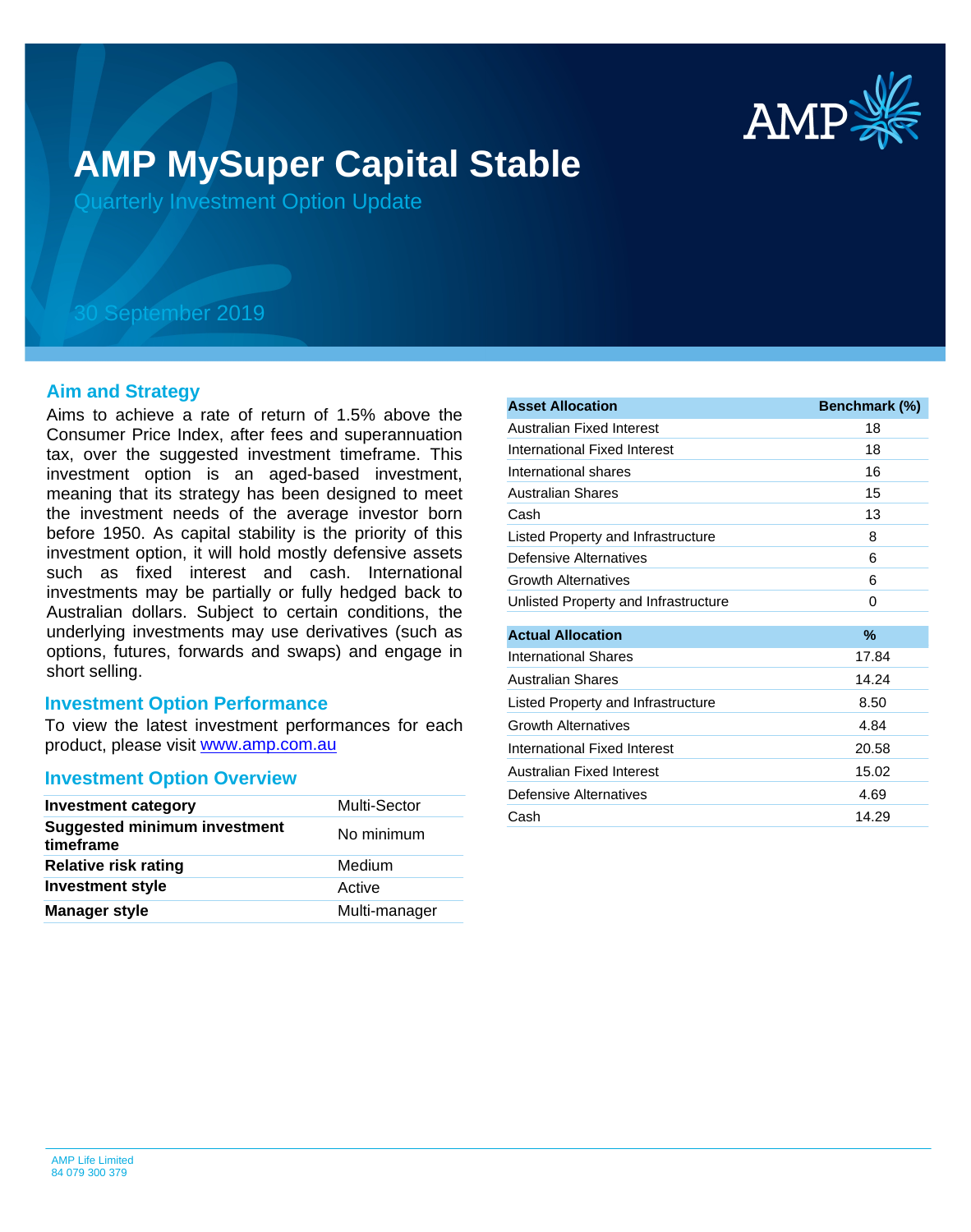## **Fund Performance**

AMP MySuper Capital Stable delivered a 1.8% return over the September quarter. Despite volatility during the period, gains were made in most underlying asset classes, with strong contributions from defensive assets. Since inception, AMP MySuper 1950s has maintained a robust return profile for members, with performance remaining ahead of the CPI+ target over all key time horizons.

During the quarter, market sentiment experienced both lows and highs, as the continued slowdown in global economic data and US-China tensions motivated global central banks to adopt further monetary policy easing in the form of interest rate cuts. This volatile environment supported allocations to 'safe-haven' assets, such as government bonds and other fixed income assets. Lower rates also aided other yield-driven assets such as property and infrastructure, which generated modest returns. For share markets, much of the positive impact of the rate cuts was suppressed by lacklustre global economic data and uncertainties caused by the US-China trade tensions. However by quarter-end, less investor pessimism saw both developed share markets and the Australian share market rebound, closing up 1.5% and 2.4% respectively.

Moving into the final quarter of 2019 we remain cautiously optimistic, as global markets face a variety of unpredictable situations. Continued concerns around the US-China trade tensions, a no-deal Brexit and slowing global growth are likely to increase recessionary risks. This, in combination with low interest rates, supports fixed income markets, although expensive valuations may limit any upside. For shares, the current environment is less supportive particularly if risks worsen. For sentiment to improve, it will take a settling of the trade tensions and an improvement in the outlook for global growth. Given this, we maintain a broadly neutral allocation across most asset classes. AMP MySuper Capital Stable maintains a sizeable allocation to defensive assets, which could provide protection if the economic environment worsens. Allocations to alternatives and cash should also diversify risk away from potential share market declines.

## **Market Review**

Increasing predispositions by global central banks to become ever more accommodative during the September quarter have kept the bias on interest rates downwards, making equities relatively attractive and increasing the correlation between equities and bonds. However, the International Monetary Fund revised down its projection for global growth further during the period.

For the US-China trade dispute, which saw further escalation during the period, trust will need to be re-established between both parties at face-to-face meetings before any serious progress can be made. Until then, there is the potential for volatility to ramp-up substantially.

As was widely factored into the market, the US Federal Reserve (Fed) cut the Federal Funds Rate range by 25 basis points to 2.0-2.25% on 31 July; the first cut since the Global Financial Crisis, followed by a further cut of 25 basis points on 18 September to take the rate range to 1.75-2.0%.

In the US economy, the trade deficit continued to widen. However, as a whole, US economic data was generally benign, and the US stock market reached a record high during the quarter. There has been strong consumerrelated and business data; however, jobs growth has been somewhat sluggish, and the ISM manufacturing conditions index remains subdued. Recent retail sales have risen more than expected and small business confidence remains strong, although latest labour market indicators have been more mixed.